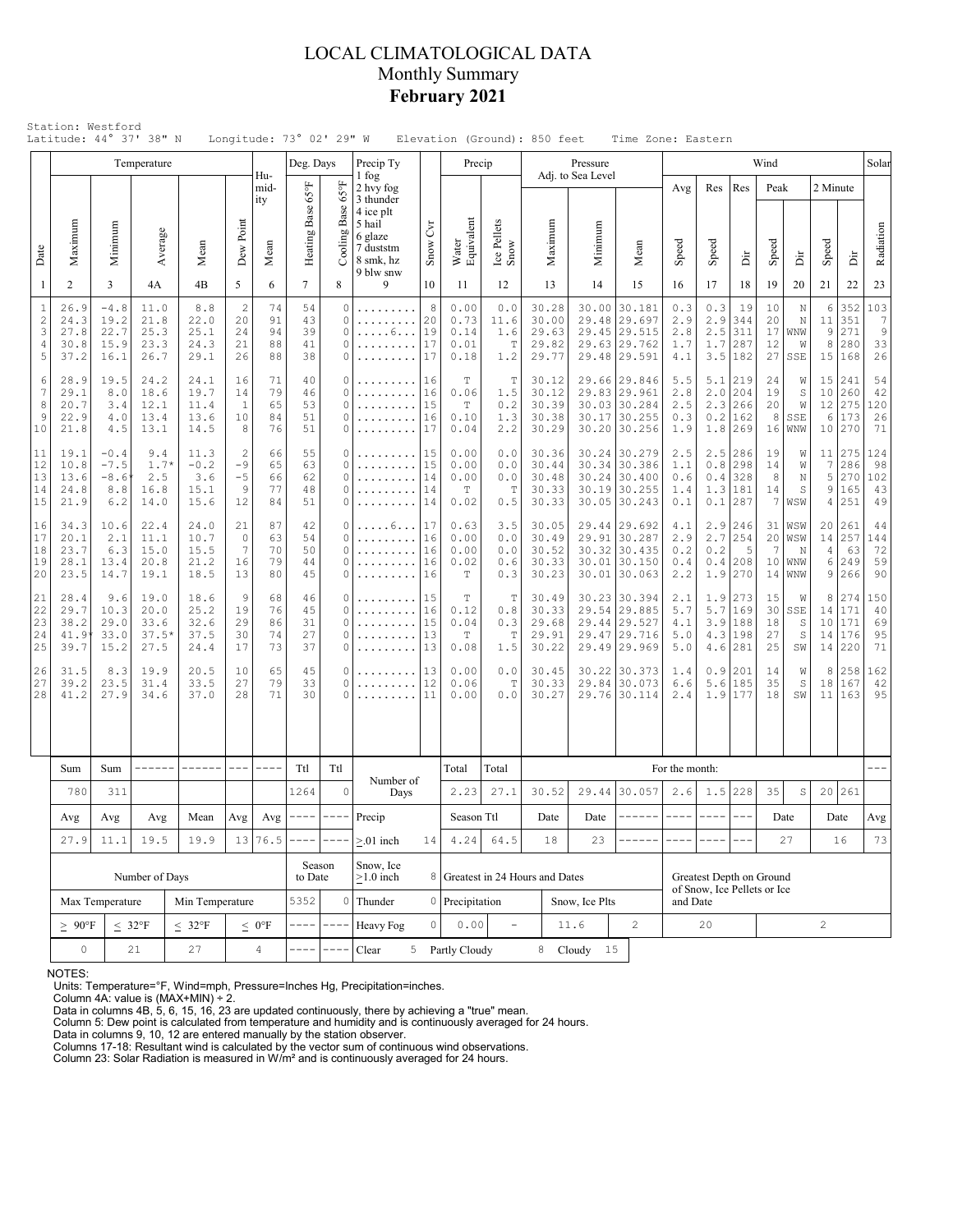## OBSERVATIONS AT 3-HOUR INTERVALS **February 2021: Westford**

|                                                                                                                                                                                                                                                                                                                                                                                                                                                                                                                                                |                                                                     |                                                                                |                                                              |                                                |                                                                    |                                              |                                                                                      | Wind                                                                            |                                                                                                                                |                                                                      |                                                                         |                                                              |                                                          |                                                                                                                    |                                              |                                                                                          | Wind                                                                      |                                                        |                                                                         |                                                                                              |                                                              |                                                           |                                                                      |                                                                     |                                                                                | Wind                                                                                                                                                                      |                                                           |
|------------------------------------------------------------------------------------------------------------------------------------------------------------------------------------------------------------------------------------------------------------------------------------------------------------------------------------------------------------------------------------------------------------------------------------------------------------------------------------------------------------------------------------------------|---------------------------------------------------------------------|--------------------------------------------------------------------------------|--------------------------------------------------------------|------------------------------------------------|--------------------------------------------------------------------|----------------------------------------------|--------------------------------------------------------------------------------------|---------------------------------------------------------------------------------|--------------------------------------------------------------------------------------------------------------------------------|----------------------------------------------------------------------|-------------------------------------------------------------------------|--------------------------------------------------------------|----------------------------------------------------------|--------------------------------------------------------------------------------------------------------------------|----------------------------------------------|------------------------------------------------------------------------------------------|---------------------------------------------------------------------------|--------------------------------------------------------|-------------------------------------------------------------------------|----------------------------------------------------------------------------------------------|--------------------------------------------------------------|-----------------------------------------------------------|----------------------------------------------------------------------|---------------------------------------------------------------------|--------------------------------------------------------------------------------|---------------------------------------------------------------------------------------------------------------------------------------------------------------------------|-----------------------------------------------------------|
| Hour                                                                                                                                                                                                                                                                                                                                                                                                                                                                                                                                           | Sunshine                                                            | Pressure                                                                       | Rainfall<br>rate                                             | Temperature                                    | Dew Point                                                          | Humidity                                     | Direction                                                                            | Speed                                                                           | Gust                                                                                                                           | Sunshine                                                             | Pressure                                                                | Rainfall<br>rate                                             | Temperature                                              | Dew Point                                                                                                          | Humidity                                     | Direction                                                                                | Speed                                                                     | Gust                                                   | Sunshine                                                                | Pressure                                                                                     | Rainfall<br>rate                                             | Temperature                                               | Dew Point                                                            | Humidity                                                            | Direction                                                                      | Speed                                                                                                                                                                     | Gust                                                      |
|                                                                                                                                                                                                                                                                                                                                                                                                                                                                                                                                                |                                                                     |                                                                                |                                                              | FEB 01                                         |                                                                    |                                              |                                                                                      |                                                                                 |                                                                                                                                |                                                                      |                                                                         |                                                              | FEB 02                                                   |                                                                                                                    |                                              |                                                                                          |                                                                           |                                                        |                                                                         |                                                                                              |                                                              | FEB 03                                                    |                                                                      |                                                                     |                                                                                |                                                                                                                                                                           |                                                           |
| 0 <sub>0</sub><br>30.28<br>0.00<br>86<br>31<br>0<br>0<br>$-3$<br>-6<br>30.26<br>31<br>03<br>0<br>0.00<br>$-4$<br>$-7$<br>85<br>0<br>0<br>30.25<br>$-7$<br>31<br>$\circ$<br>06<br>0.00<br>86<br>-4<br>30.26<br>0.00<br>$\sqrt{2}$<br>$\mathbb O$<br>09<br>26<br>$-1$<br>31<br>88<br>12<br>30.19<br>610<br>0.00<br>8<br>55<br>02<br>$\mathbf{1}$<br>21<br>15<br>120<br>30.13<br>9<br>02<br>$\mathbb O$<br>0.00<br>26<br>48<br>18<br>30.14<br>3<br>0<br>0.00<br>10<br>72<br>02<br>0<br>21<br>30.07<br>6<br>02<br>$\circ$<br>0<br>0.00<br>10<br>83 |                                                                     |                                                                                |                                                              |                                                |                                                                    |                                              |                                                                                      | 0<br>0<br>$\circ$<br>$\circ$<br>7<br>$\mathbf{1}$<br>$\mathbf 0$<br>$\mathbf 0$ | 0<br>0<br>$\circ$<br>16<br>40<br>7<br>0<br>0                                                                                   | 30.00<br>29.92<br>29.82<br>29.75<br>29.67<br>29.60<br>29.56<br>29.52 | 0.00<br>0.00<br>0.00<br>0.00<br>0.00<br>0.00<br>0.00<br>0.00            | 19<br>22<br>22<br>23<br>23<br>21<br>21<br>23                 | 14<br>19<br>20<br>21<br>21<br>19<br>19<br>21             | 80<br>89<br>93<br>92<br>89<br>92<br>93<br>92                                                                       | 01<br>34<br>35<br>33<br>32<br>32<br>33<br>32 | 1<br>2<br>$\overline{\mathbf{c}}$<br>4<br>4<br>3<br>5<br>3                               | 7<br>7<br>4<br>12<br>10<br>15<br>14<br>14                                 | 0<br>0<br>0<br>12<br>49<br>0<br>0                      | 29.49<br>29.46<br>29.47<br>29.49<br>29.49<br>26 29.51<br>29.57<br>29.59 | 0.00<br>0.00<br>0.00<br>0.00<br>0.00<br>0.00<br>0.00<br>0.00                                 | 24<br>23<br>23<br>25<br>26<br>28<br>25<br>26                 | 22<br>21<br>22<br>23<br>25<br>26<br>24<br>24              | 93<br>94<br>94  <br>94<br>93<br>94<br>94<br>95                       | 133<br>34<br>34<br>34<br>32<br>28<br>28<br>27                       | 3<br>$\overline{\mathbf{c}}$<br>$\overline{4}$<br>$\frac{2}{3}$<br>3<br>8<br>3 | 13<br>10<br>$12$<br>$1\,0$<br>$10$<br>$\overline{7}$<br>14<br>10                                                                                                          |                                                           |
|                                                                                                                                                                                                                                                                                                                                                                                                                                                                                                                                                |                                                                     |                                                                                |                                                              | FEB 04                                         |                                                                    |                                              |                                                                                      |                                                                                 |                                                                                                                                |                                                                      |                                                                         |                                                              | FEB 05                                                   |                                                                                                                    |                                              |                                                                                          |                                                                           |                                                        |                                                                         |                                                                                              |                                                              | FEB 06                                                    |                                                                      |                                                                     |                                                                                |                                                                                                                                                                           |                                                           |
| 00<br>03<br>06<br>09<br>12<br>15<br>18<br>21                                                                                                                                                                                                                                                                                                                                                                                                                                                                                                   | 0<br>0<br>$\circ$<br>26<br>146<br>88<br>0<br>0                      | 129.63<br>29.67<br>29.72<br>29.79<br>29.80<br>29.79<br>29.81<br>29.80          | 0.00<br>0.00<br>0.00<br>0.00<br>0.00<br>0.00<br>0.00<br>0.00 | 26<br>25<br>26<br>25<br>28<br>30<br>22<br>18   | 24<br>24<br>24<br>22<br>24<br>23<br>19<br>16                       | 95<br>95<br>95<br>90<br>83<br>74<br>88<br>93 | 30<br>28<br>30<br>28<br>29<br>27<br>35<br>35                                         | 3<br>$\overline{\mathbf{c}}$<br>$\sqrt{2}$<br>5<br>$\,1\,$<br>0<br>0<br>0       | 7<br>8<br>9<br>$\mathcal{G}$<br>$\sqrt{ }$<br>$\overline{c}$<br>$\circ$<br>$\circ$                                             | 0<br>$\circ$<br>$\mathbf 0$<br>16<br>40<br>236<br>0<br>0             | 29.77<br>29.72<br>29.63<br>29.55<br>29.51<br>29.51<br>29.53<br>29.58    | 0.00<br>0.00<br>0.00<br>0.00<br>0.00<br>0.00<br>0.00<br>0.00 | 17<br>20<br>25<br>30<br>32<br>36<br>35<br>31             | 15<br>17<br>21<br>24<br>31<br>32<br>30<br>30                                                                       | 93<br>90<br>84<br>79<br>93<br>86<br>84<br>94 | 35<br>15<br>18<br>16<br>16<br>17<br>16<br>01                                             | 0<br>0<br>0<br>8<br>10<br>9<br>3<br>0                                     | T<br>0<br>9<br>15<br>20<br>16<br>6<br>1                | $\circ$<br>0<br>49<br>315<br>156<br>0<br>0                              | 0, 29.66<br>29.66<br>29.71<br>29.76<br>29.80<br>29.86<br>29.99<br>30.07                      | 0.00<br>0.00<br>0.00<br>0.00<br>0.00<br>0.00<br>0.00<br>0.00 | 28<br>26<br>22<br>24<br>27<br>26<br>23<br>20              | 22<br>19<br>17<br>17<br>14<br>18<br>11<br>14                         | 79<br>75<br>81<br>73<br>57<br>73<br>60<br>76                        | 25<br>22<br>16<br>18<br>21<br>24<br>20<br>24                                   | 7<br>$\frac{3}{5}$<br>$\epsilon$<br>$10$<br>6<br>5<br>$\overline{c}$                                                                                                      | 15<br>$10$<br>$\,9$<br>13<br>$1\,8$<br>18<br>$10$<br>7    |
|                                                                                                                                                                                                                                                                                                                                                                                                                                                                                                                                                | FEB<br>07                                                           |                                                                                |                                                              |                                                |                                                                    |                                              |                                                                                      |                                                                                 |                                                                                                                                |                                                                      |                                                                         |                                                              | FEB 08                                                   |                                                                                                                    |                                              |                                                                                          |                                                                           |                                                        |                                                                         |                                                                                              |                                                              | FEB 09                                                    |                                                                      |                                                                     |                                                                                |                                                                                                                                                                           |                                                           |
| 0 <sub>0</sub><br>03<br>06<br>09<br>12<br>15<br>18<br>21                                                                                                                                                                                                                                                                                                                                                                                                                                                                                       | $\circ$<br>0<br>88<br>156<br>84<br>0<br>0                           | 0, 30.12<br>30.08<br>30.02<br>29.96<br>29.90<br>29.85<br>29.86<br>29.92        | 0.00<br>0.00<br>0.00<br>0.00<br>0.00<br>0.00<br>0.00<br>0.00 | 20<br>11<br>9<br>19<br>27<br>28<br>25<br>21    | 14<br>7<br>4<br>10<br>13<br>22<br>23<br>19                         | 79<br>84<br>83<br>67<br>56<br>77<br>90<br>91 | 22<br>13<br>19<br>19<br>17<br>19<br>18<br>26                                         | 0<br>$\mathbb O$<br>0<br>4<br>3<br>3<br>3<br>6                                  | 0<br>$\mathbb O$<br>0<br>$\overline{7}$<br>14<br>9<br>5<br>10                                                                  | 0<br>$\circ$<br>0<br>56<br>554<br>197<br>0<br>0                      | 130.03<br>30.15<br>30.22<br>30.30<br>30.33<br>30.33<br>30.35<br>30.37   | 0.00<br>0.00<br>0.00<br>0.00<br>0.00<br>0.00<br>0.00<br>0.00 | 17<br>11<br>7<br>10<br>18<br>20<br>11<br>4               | 14<br>$1\,$<br>$-1$<br>$\overline{c}$<br>1<br>$\,1\,$<br>3<br>$-2$                                                 | 86<br>62<br>69<br>71<br>47<br>44<br>69<br>77 | 29 ا<br>25<br>22<br>24<br>33<br>01<br>35<br>35                                           | 6<br>4<br>3<br>4<br>3<br>0<br>0<br>0                                      | 16<br>14<br>7<br>9<br>5<br>5<br>0<br>0                 | $\circ$<br>0<br>77<br>79<br>179<br>0<br>0                               | 0, 30.36<br>30.36<br>30.33<br>30.28<br>30.23<br>30.18<br>30.19<br>30.21                      | 0.00<br>0.00<br>0.00<br>0.00<br>0.00<br>0.00<br>0.00<br>0.00 | 4<br>8<br>8<br>13<br>19<br>23<br>18<br>10                 | -1<br>$\overline{\mathbf{c}}$<br>5<br>9<br>14<br>17<br>15<br>8       | 79<br>78<br>85<br>84<br>84<br>79<br>85<br>89                        | 35 ا<br>35<br>35<br>35<br>05<br>17<br>19<br>19                                 | 0<br>0<br>0<br>0<br>0<br>$\overline{c}$<br>0<br>$\Omega$                                                                                                                  | 0<br>$\circ$<br>0<br>$\,1\,$<br>$\frac{3}{5}$<br>0<br>0   |
|                                                                                                                                                                                                                                                                                                                                                                                                                                                                                                                                                |                                                                     |                                                                                |                                                              | FEB 10                                         |                                                                    |                                              |                                                                                      |                                                                                 |                                                                                                                                |                                                                      |                                                                         |                                                              | FEB 11                                                   |                                                                                                                    |                                              |                                                                                          |                                                                           |                                                        |                                                                         |                                                                                              |                                                              | FEB 12                                                    |                                                                      |                                                                     |                                                                                |                                                                                                                                                                           |                                                           |
| 0 <sub>0</sub><br>03<br>06<br>09<br>12<br>15<br>18<br>21                                                                                                                                                                                                                                                                                                                                                                                                                                                                                       | $\mathbf 0$<br>0<br>28<br>142<br>120<br>0<br>0                      | 0, 30.21<br>30.21<br>30.22<br>30.28<br>30.28<br>30.27<br>30.27<br>30.27        | 0.00<br>0.00<br>0.00<br>0.00<br>0.00<br>0.00<br>0.00<br>0.00 | 16<br>14<br>15<br>15<br>20<br>19<br>13<br>7    | 14<br>11<br>13<br>12<br>9<br>$\boldsymbol{7}$<br>3<br>$\mathbf{1}$ | 90<br>90<br>90<br>88<br>62<br>59<br>63<br>77 | 19<br>19<br>19<br>26<br>27<br>27<br>28<br>28                                         | 0<br>$\mathbb O$<br>$\circ$<br>$\overline{c}$<br>6<br>6<br>0<br>0               | 0<br>$\mathbb O$<br>$\mathbb O$<br>8<br>15<br>13<br>4<br>$\circ$                                                               | 0<br>0<br>$\mathbf 0$<br>163<br>585<br>209<br>0<br>$\circ$           | 30.26<br>30.25<br>30.25<br>30.26<br>30.28<br>30.27<br>30.31<br>30.34    | 0.00<br>0.00<br>0.00<br>0.00<br>0.00<br>0.00<br>0.00<br>0.00 | 8<br>11<br>8<br>14<br>18<br>18<br>12<br>7                | 3<br>$\sqrt{4}$<br>$\ensuremath{\mathsf{3}}$<br>6<br>$\boldsymbol{7}$<br>$\ensuremath{\mathsf{3}}$<br>$-1$<br>$-4$ | 78<br>75<br>80<br>71<br>61<br>52<br>57<br>60 | 128<br>28<br>28<br>27<br>29<br>28<br>27<br>27                                            | 0<br>2<br>0<br>$\overline{\mathbf{c}}$<br>3<br>5<br>$\boldsymbol{7}$<br>5 | 0<br>3<br>$\circ$<br>8<br>10<br>13<br>15<br>19         | 0 <sub>1</sub><br>0<br>0<br>171<br>288<br>218<br>0<br>0                 | 30.35<br>30.38<br>30.39<br>30.43<br>30.38<br>30.37<br>30.38<br>30.40                         | 0.00<br>0.00<br>0.00<br>0.00<br>0.00<br>0.00<br>0.00<br>0.00 | $-0$<br>$-3$<br>$-6$<br>$-2$<br>6<br>10<br>0<br>$-3$      | $-10$<br>$-11$<br>-13<br>-10<br>$-7$<br>$-5$<br>-9<br>-10            | 64, 28<br>69<br>73<br>66<br>54<br>51<br>65<br>72                    | 28<br>27<br>26<br>33<br>27<br>29<br>29                                         | 0<br>$\mathfrak{2}% _{T}=\mathfrak{2}_{T}\!\left( a,b\right) ,\ \mathfrak{2}_{T}=\mathfrak{2}_{T}\!\left( a,b\right) ,$<br>$\mathbf 1$<br>3<br>$\mathbb O$<br>3<br>0<br>0 | $\frac{4}{7}$<br>$\overline{4}$<br>10<br>4<br>9<br>0<br>0 |
|                                                                                                                                                                                                                                                                                                                                                                                                                                                                                                                                                |                                                                     |                                                                                |                                                              | FEB <sub>13</sub>                              |                                                                    |                                              |                                                                                      |                                                                                 |                                                                                                                                |                                                                      |                                                                         |                                                              | FEB 14                                                   |                                                                                                                    |                                              |                                                                                          |                                                                           |                                                        |                                                                         |                                                                                              |                                                              | FEB 15                                                    |                                                                      |                                                                     |                                                                                |                                                                                                                                                                           |                                                           |
| 00<br>03<br>06<br>10<br>12<br>15<br>18<br>21                                                                                                                                                                                                                                                                                                                                                                                                                                                                                                   | 0<br>$\mathsf{O}\xspace$<br>181<br>448<br>207<br>$\circ$<br>$\circ$ | 0, 30.42<br>30.44<br>30.46<br>30.46<br>30.45<br>30.38<br>30.36<br>30.30        | 0.00<br>0.00<br>0.00<br>0.00<br>0.00<br>0.00<br>0.00<br>0.00 | $-2$<br>$-3$<br>$-9$<br>0<br>8<br>12<br>8<br>8 | -9<br>$-9$<br>$-14$<br>$-4$<br>$-2$<br>$-2$<br>$-0$                | 72<br>75<br>78<br>70<br>56<br>53<br>63<br>68 | 29<br>29<br>$3\sqrt{1}$<br>00<br>$\begin{array}{c} 31 \\ 27 \end{array}$<br>00<br>00 | 0<br>$\mathbb O$<br>$\mathbb O$<br>0<br>3<br>3<br>$\mathbb O$<br>$\circ$        | 0<br>$\mathbb O$<br>$\mathbf 1$<br>$\overline{4}$<br>$\sqrt{4}$<br>$\overline{7}$<br>$\overline{\mathbf{c}}$<br>$\overline{2}$ | 0<br>0<br>$\circ$<br>42<br>216<br>98<br>$\circ$<br>0                 | 30.22<br>30.21<br>30.21<br>30.24<br>30.24<br>30.25<br>30.30<br>30.32    | 0.00<br>0.00<br>0.00<br>0.00<br>0.00<br>0.00<br>0.00<br>0.00 | 9<br>10<br>11<br>14<br>21<br>24<br>18<br>12              | 3<br>$\sqrt{4}$<br>5<br>6<br>15<br>17<br>13<br>8                                                                   | 76<br>76<br>75<br>71<br>78<br>75<br>82<br>86 | 00<br>0 <sub>0</sub><br>00<br>18<br>$\begin{array}{ c} 18 \\ 24 \end{array}$<br>31<br>31 | 1<br>0<br>0<br>4<br>6<br>3<br>0<br>0                                      | 3<br>0<br>$\mathbf 1$<br>10<br>10<br>7<br>$\circ$<br>3 | 0 <sub>1</sub><br>$\circ$<br>$\circ$<br>144                             | 30.33<br>30.31<br>30.30<br>30.27<br>234 30.24<br>134 30.21<br>$0 \mid 30.22$<br>0 30.17      | 0.00<br>0.00<br>0.00<br>0.00<br>0.00<br>0.00<br>0.00<br>0.00 | 12<br>$7\phantom{.0}$<br>10<br>15<br>21<br>21<br>19<br>19 | 8<br>4<br>7<br>11<br>12<br>16<br>15<br>16                            | 85,02<br>89<br>89<br>85 02<br>70 <br>$82 \mid 34$<br>87 28<br>88 28 | 02<br>02<br>35                                                                 | 0<br>0<br>0<br>0<br>0<br>0<br>0<br>0                                                                                                                                      | 0<br>0<br>0<br>0<br>0<br>$\overline{c}$<br>0<br>0         |
|                                                                                                                                                                                                                                                                                                                                                                                                                                                                                                                                                |                                                                     |                                                                                |                                                              | FEB 16                                         |                                                                    |                                              |                                                                                      |                                                                                 |                                                                                                                                |                                                                      |                                                                         |                                                              | FEB 17                                                   |                                                                                                                    |                                              |                                                                                          |                                                                           |                                                        |                                                                         |                                                                                              |                                                              | FEB 18                                                    |                                                                      |                                                                     |                                                                                |                                                                                                                                                                           |                                                           |
| 00<br>03<br>06<br>09<br>12<br>15<br>18<br>21                                                                                                                                                                                                                                                                                                                                                                                                                                                                                                   | 0<br>$\circ$<br>123<br>67                                           | 0, 30.05<br>29.90<br>29.76<br>98 29.63<br>29.51<br>29.45<br>0 29.59<br>0 29.77 | 0.00<br>0.00<br>0.00<br>0.00<br>0.00<br>0.00<br>0.00<br>0.00 | 19<br>20<br>22<br>26<br>33<br>34<br>26<br>16   | 16<br>18<br>20<br>23<br>29<br>32<br>23<br>8                        | 89<br>92<br>92<br>91<br>84<br>92<br>90<br>72 | 1 <sup>35</sup><br>03<br>04<br>14<br>16<br>16<br>26<br>24                            | 0<br>$\sqrt{2}$<br>$\mathbb O$<br>3<br>3<br>5<br>4<br>7                         | 0<br>5<br>$\epsilon$<br>6<br>8<br>12<br>16<br>18                                                                               | $\circ$<br>$\circ$<br>297<br>606<br>297<br>0<br>$\circ$              | 0, 29.91<br>30.03<br>30.17<br>30.32<br>30.36<br>30.36<br>30.42<br>30.44 | 0.00<br>0.00<br>0.00<br>0.00<br>0.00<br>0.00<br>0.00<br>0.00 | 11<br>9<br>5<br>$\boldsymbol{7}$<br>15<br>19<br>12<br>10 | $\frac{5}{3}$<br>$-2$<br>$-2$<br>$-1$<br>$-1$<br>$\overline{c}$<br>$\,1\,$                                         | 76<br>76<br>72<br>65<br>48<br>41<br>64<br>67 | $\begin{array}{c} 22 \\ 24 \end{array}$<br>24<br>26<br>28<br>35<br>32<br>32              | 8<br>9<br>5<br>$\sqrt{4}$<br>3<br>$\mathbf 1$<br>0<br>0                   | 16<br>16<br>12<br>8<br>8<br>0<br>0                     | $\circ$                                                                 | 0, 30.49<br>30.48<br>0 30.51<br>11 221 30.50<br>223 30.44<br>172 30.43<br>0130.40<br>0 30.35 | 0.00<br>0.00<br>0.00<br>0.00<br>0.00<br>0.00<br>0.00<br>0.00 | 9<br>9<br>9<br>14<br>20<br>24<br>21<br>17                 | $\frac{1}{3}$<br>$\sqrt{4}$<br>$\overline{7}$<br>9<br>11<br>11<br>11 | 70,32<br>76<br>81<br>75<br>$61$   28<br>59 02<br>66 25<br>77 26     | 32<br>32<br>32                                                                 | 0<br>0<br>0<br>0<br>0<br>0<br>0<br>0                                                                                                                                      | 0<br>$\mathbb O$<br>0<br>0<br>3<br>0<br>$\mathbb O$<br>0  |

# MAXIMUM SHORT DURATION PRECIPITATION

| Time Period (minutes) |       | 10    | 15    | 20    | 30    | 45   | 60    | 80    | 100   | 120   | 150  | 180   |
|-----------------------|-------|-------|-------|-------|-------|------|-------|-------|-------|-------|------|-------|
| Precipitation         | 0.00  | 0.00  | 0.00  | 0.00  | 0.00  | 0.00 | 0.00  | 0.00  | 0.00  | 0.00  | 0.00 | 0.00  |
| Ended: Date           | $- -$ | $- -$ | $- -$ | $- -$ | $- -$ | $ -$ | $- -$ | $- -$ | $- -$ | $- -$ | $ -$ | $- -$ |
| Ended: Time           | ____  |       | ____  |       | ____  |      | ____  |       |       | ____  |      |       |

The precipitation amounts may occur at any time during the month. The time indicated is the ending time of the interval. Date and time are not entered for trace amounts.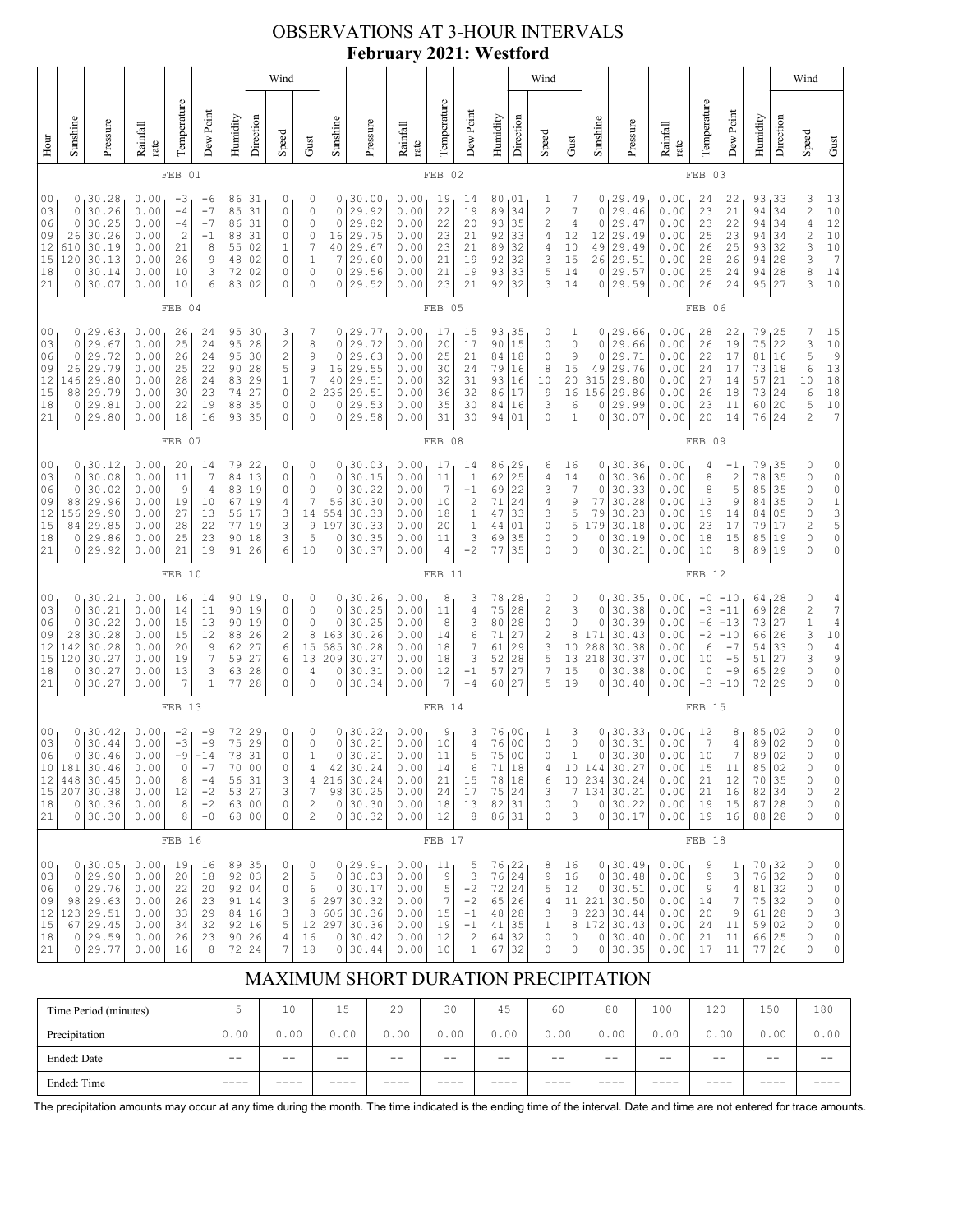### OBSERVATIONS AT 3-HOUR INTERVALS **February 2021: Westford**

|                                                          |                                                                                                                                                                                                                                                                                                                                                                                                                                                                                          |                                                                              |                                                              | Wind                                         |                                                        |                                              |                                                     |                                                                                                                 |                                                                                  |                                                                           |                                                                                         | Wind                                                         |                                              |                                                         |                                                    |                                                                                      |                                                                                         |                                                                                         |                                                                         |                                                                             | Wind                                                         |                                                       |                                                  |                                                    |                                                                                |                                                                                                            |                                                                                           |
|----------------------------------------------------------|------------------------------------------------------------------------------------------------------------------------------------------------------------------------------------------------------------------------------------------------------------------------------------------------------------------------------------------------------------------------------------------------------------------------------------------------------------------------------------------|------------------------------------------------------------------------------|--------------------------------------------------------------|----------------------------------------------|--------------------------------------------------------|----------------------------------------------|-----------------------------------------------------|-----------------------------------------------------------------------------------------------------------------|----------------------------------------------------------------------------------|---------------------------------------------------------------------------|-----------------------------------------------------------------------------------------|--------------------------------------------------------------|----------------------------------------------|---------------------------------------------------------|----------------------------------------------------|--------------------------------------------------------------------------------------|-----------------------------------------------------------------------------------------|-----------------------------------------------------------------------------------------|-------------------------------------------------------------------------|-----------------------------------------------------------------------------|--------------------------------------------------------------|-------------------------------------------------------|--------------------------------------------------|----------------------------------------------------|--------------------------------------------------------------------------------|------------------------------------------------------------------------------------------------------------|-------------------------------------------------------------------------------------------|
| Hour                                                     | Sunshine                                                                                                                                                                                                                                                                                                                                                                                                                                                                                 | Pressure                                                                     | ${\bf Rainfall}$<br>rate                                     | Temperature                                  | Dew Point                                              | Humidity                                     | Direction                                           | Speed                                                                                                           | Gust                                                                             | Sunshine                                                                  | Pressure                                                                                | Rainfall<br>rate                                             | Temperature                                  | Dew Point                                               | Humidity                                           | Direction                                                                            | Speed                                                                                   | Gust                                                                                    | Sunshine                                                                | Pressure                                                                    | Rainfall<br>$_\mathrm{rate}$                                 | Temperature                                           | Dew Point                                        | Humidity                                           | Direction                                                                      | Speed                                                                                                      | Gust                                                                                      |
|                                                          |                                                                                                                                                                                                                                                                                                                                                                                                                                                                                          |                                                                              |                                                              | FEB 19                                       |                                                        |                                              |                                                     |                                                                                                                 |                                                                                  |                                                                           |                                                                                         |                                                              | FEB 20                                       |                                                         |                                                    |                                                                                      |                                                                                         |                                                                                         |                                                                         |                                                                             |                                                              | FEB 21                                                |                                                  |                                                    |                                                                                |                                                                                                            |                                                                                           |
| 0 <sub>0</sub><br>03<br>06<br>09<br>12<br>15<br>18<br>21 | 0, 30.33<br>0.00<br>74,34<br>0<br>18<br>11<br>30.27<br>78<br>$\Omega$<br>0.00<br>15<br>9<br>34<br>$\circ$<br>30.24<br>0.00<br>15<br>10<br>81<br>34<br>$\mathbb O$<br>$\circ$<br>0.00<br>151<br>30.22<br>20<br>13<br>75<br>05<br>$\mathbb O$<br>234<br>30.15<br>0.00<br>27<br>17<br>67<br>07<br>$\circ$<br>107<br>30.08<br>0.00<br>28<br>19<br>31<br>$\mathbb O$<br>70<br>30.03<br>31<br>$\mathbb O$<br>0<br>0.00<br>25<br>20<br>83<br>0 30.02<br>0.00<br>24<br>21<br>91<br>18<br>$\circ$ |                                                                              |                                                              |                                              |                                                        |                                              |                                                     | $\sqrt{2}$<br>$\mathbb O$<br>$\sqrt{2}$<br>$\,1$<br>$\overline{4}$<br>$\mathbb O$<br>0<br>5                     | $\circ$<br>$\circ$<br>86<br>204<br>118<br>$\mathbb O$                            | 0, 30.01<br>30.02<br>30.02<br>30.01<br>30.02<br>30.04<br>30.11<br>0 30.17 | 0.00<br>0.00<br>0.00<br>0.00<br>0.00<br>0.00<br>0.00<br>0.00                            | 19<br>16<br>15<br>19<br>21<br>21<br>19<br>19                 | 17<br>14<br>11<br>13<br>14<br>14<br>12<br>14 | 89<br>84<br>78<br>74<br>72<br>74<br>81                  | $91_128$<br>28<br>28<br>22<br>35<br>28<br>28<br>26 | 0<br>3<br>$\mathbb O$<br>$\sqrt{4}$<br>$\mathbb O$<br>$\sqrt{4}$<br>$\mathbb O$<br>3 | 10<br>$\boldsymbol{7}$<br>$\sqrt{2}$<br>$\,8\,$<br>$\overline{4}$<br>14<br>$\circ$<br>9 | $\circ$<br>$\circ$<br>202<br>621<br>250<br>$\circ$<br>$\circ$                           | 0, 30.23<br>30.30<br>30.38<br>30.45<br>30.49<br>30.45<br>30.42<br>30.39 | 0.00<br>0.00<br>0.00<br>0.00<br>0.00<br>0.00<br>0.00<br>0.00                | 18<br>18<br>17<br>16<br>24<br>27<br>19<br>13                 | 14 <sub>1</sub><br>13<br>11<br>9<br>9<br>10<br>9<br>5 | 82, 29<br>81<br>77<br>72<br>53<br>50<br>67<br>72 | $\frac{1}{28}$<br>27<br>28<br>28<br>27<br>33<br>33 | 3<br>$\frac{2}{5}$<br>$\,1\,$<br>$\overline{5}$<br>$\,1\,$<br>$\mathbb O$<br>2 | 7<br>13<br>$\mathfrak{g}$<br>$\epsilon$<br>$1\,0$<br>$10$<br>$\mathbb O$<br>$\sqrt{4}$                     |                                                                                           |
|                                                          | FEB 22                                                                                                                                                                                                                                                                                                                                                                                                                                                                                   |                                                                              |                                                              |                                              |                                                        |                                              |                                                     |                                                                                                                 | FEB 23                                                                           |                                                                           |                                                                                         |                                                              |                                              |                                                         |                                                    | FEB 24                                                                               |                                                                                         |                                                                                         |                                                                         |                                                                             |                                                              |                                                       |                                                  |                                                    |                                                                                |                                                                                                            |                                                                                           |
| 00<br>03<br>06<br>09<br>12<br>15<br>18<br>21             | $\circ$<br>$\Omega$<br>65<br>148<br>63                                                                                                                                                                                                                                                                                                                                                                                                                                                   | 0, 30.33<br>30.24<br>30.12<br>30.03<br>29.83<br> 29.72<br>0 29.62<br>0 29.58 | 0.00<br>0.00<br>0.00<br>0.00<br>0.00<br>0.00<br>0.00<br>0.00 | 10<br>19<br>23<br>26<br>29<br>29<br>29<br>30 | 5<br>$\mathcal{G}$<br>10<br>17<br>16<br>24<br>26<br>28 | 77<br>66<br>59<br>71<br>59<br>82<br>87<br>94 | լ 1 8<br>17<br>15<br>16<br>17<br>17<br>17<br>18     | $\mathbf{1}$<br>$\ensuremath{\mathsf{3}}$<br>$\overline{c}$<br>$\,8\,$<br>5<br>$\boldsymbol{7}$<br>$\,8\,$<br>5 | $\overline{4}$<br>$\overline{7}$<br>12<br>$1\,8$<br>12<br>19<br>17<br>12         | $\circ$<br>18                                                             | 0, 29.54<br>29.53<br>0 29.54<br>29.53<br>134 29.46<br>160 29.45<br>0 29.51<br>0 29.60   | 0.00<br>0.00<br>0.00<br>0.00<br>0.00<br>0.00<br>0.00<br>0.00 | 29<br>30<br>31<br>31<br>35<br>36<br>32<br>32 | 28<br>28<br>28<br>28<br>29<br>27<br>30<br>30            | 93<br>90<br>87 19<br>77<br>70<br>92<br>94          | 94, 18<br>17<br>19<br>18<br>18<br>18<br>19                                           | 6<br>$\frac{3}{3}$<br>$\sqrt{2}$<br>$\mathsf S$<br>$\epsilon$<br>$\epsilon$<br>3        | 12<br>$\boldsymbol{7}$<br>$\mathbf 5$<br>$\overline{4}$<br>15<br>12<br>11<br>9          | $\circ$<br>$\circ$<br>353<br>369<br>102                                 | 0, 29.68<br>29.76<br>29.85<br>29.91<br>29.83<br>29.71<br>0 29.62<br>0 29.48 | 0.00<br>0.00<br>0.00<br>0.00<br>0.00<br>0.00<br>0.00<br>0.00 | 33<br>36<br>34<br>38<br>42<br>40<br>39<br>40          | 31<br>31<br>29<br>28<br>28<br>28<br>30<br>31     | 93 18<br>84<br>82<br>68<br>58<br>64<br>70<br>71    | 23<br>23<br>18<br>18<br>17<br>17<br>17                                         | 5<br>$\epsilon$<br>$\mathsf S$<br>6<br>4<br>$\mathbf{1}$<br>11<br>10                                       | 8<br>16<br>10<br>11<br>$\begin{array}{c} 13 \\ 9 \end{array}$<br>25<br>16                 |
|                                                          |                                                                                                                                                                                                                                                                                                                                                                                                                                                                                          |                                                                              |                                                              | FEB 25                                       |                                                        |                                              |                                                     |                                                                                                                 |                                                                                  | FEB 26                                                                    |                                                                                         |                                                              |                                              |                                                         |                                                    |                                                                                      |                                                                                         |                                                                                         | FEB 27                                                                  |                                                                             |                                                              |                                                       |                                                  |                                                    |                                                                                |                                                                                                            |                                                                                           |
| 00<br>03<br>06<br>09<br>12<br>15<br>18<br>21             | $\circ$<br>$\circ$<br>127<br>70<br>$\circ$                                                                                                                                                                                                                                                                                                                                                                                                                                               | 0, 29.49<br>29.70<br>29.87<br>49 29.97<br>30.01<br>30.05<br>30.12<br>0 30.18 | 0.00<br>0.00<br>0.00<br>0.00<br>0.00<br>0.00<br>0.00<br>0.00 | 39<br>29<br>25<br>24<br>26<br>27<br>20<br>17 | 33<br>26<br>22<br>21<br>20<br>16<br>5<br>5             | 79<br>91<br>91<br>88<br>77<br>62<br>50<br>60 | 21<br>30<br>28<br>28<br>25<br>30<br>29<br>26        | 4 <sub>1</sub><br>$\sqrt{4}$<br>$\sqrt{4}$<br>6<br>3<br>4<br>3<br>3                                             | 11<br>19<br>11<br>18<br>13<br>16<br>13<br>10                                     | $\circ$<br>$\circ$                                                        | 0, 30.22<br>0 30.28<br>30.36<br>348 30.44<br>657 30.41<br>392 30.42<br>30.43<br>0 30.39 | 0.00<br>0.00<br>0.00<br>0.00<br>0.00<br>0.00<br>0.00<br>0.00 | 16<br>15<br>11<br>19<br>26<br>31<br>25<br>19 | 6<br>10<br>6<br>$\,8\,$<br>$^{\rm 8}$<br>11<br>14<br>12 | 78<br>81<br>62<br>46<br>42<br>63<br>74             | 63, 29<br>28<br>30<br>30<br>14<br>17<br>17<br>08                                     | $\mathbf{1}$<br>3<br>$\mathbb O$<br>$\circ$<br>$\mathbb O$<br>5<br>$\circ$<br>$\,1\,$   | 5<br>$\,8\,$<br>$1\,$<br>$\mathsf{O}\xspace$<br>$\mathsf 3$<br>$\,9$<br>$\sqrt{2}$<br>3 | $\circ$<br>$\circ$<br>46<br>334<br>51<br>$\circ$<br>$\circ$             | 0, 30.32<br>30.26<br>30.19<br>30.11<br>29.92<br>29.85<br>29.93<br>30.08     | 0.00<br>0.00<br>0.00<br>0.00<br>0.00<br>0.00<br>0.00<br>0.00 | 25<br>28<br>32<br>33<br>36<br>36<br>39<br>37          | 16<br>18<br>19<br>28<br>31<br>35<br>36<br>30     | 69, 16<br>65<br>59<br>80<br>82<br>94<br>89<br>76   | 16<br>16<br>$17\,$<br>16<br>16<br>22<br>27                                     | $\overline{4}$<br>6<br>$7\phantom{.0}$<br>11<br>$7\phantom{.0}$<br>$\boldsymbol{7}$<br>6<br>$\overline{9}$ | $\overline{7}$<br>16<br>24<br>21<br>$17$<br>$\begin{array}{c} 22 \\ 15 \end{array}$<br>19 |
|                                                          |                                                                                                                                                                                                                                                                                                                                                                                                                                                                                          |                                                                              |                                                              | FEB 28                                       |                                                        |                                              |                                                     |                                                                                                                 |                                                                                  |                                                                           |                                                                                         |                                                              |                                              |                                                         |                                                    |                                                                                      |                                                                                         |                                                                                         |                                                                         |                                                                             |                                                              |                                                       |                                                  |                                                    |                                                                                |                                                                                                            |                                                                                           |
| 00<br>03<br>06<br>09<br>12<br>15<br>18<br>21             | $\circ$<br>$\mathsf{O}\xspace$<br>223<br>381<br>179<br>0<br>$\circ$                                                                                                                                                                                                                                                                                                                                                                                                                      | 0, 30.17<br>30.22<br>30.25<br>30.26<br>30.21<br>30.10<br>30.00<br>29.88      | 0.00<br>0.00<br>0.00<br>0.00<br>0.00<br>0.00<br>0.00<br>0.00 | 35<br>35<br>31<br>36<br>40<br>41<br>38<br>40 | 30<br>29<br>27<br>29<br>29<br>29<br>28<br>28           | 79<br>85<br>76<br>64<br>64<br>67<br>62       | 82 30<br>25<br>28<br>26<br>$1\,8$<br>18<br>16<br>17 | 0<br>$\circ$<br>$\mathbb O$<br>$\mathbb O$<br>$\sqrt{2}$<br>$\ensuremath{\mathsf{3}}$<br>3<br>$\overline{7}$    | $\overline{7}$<br>$\mathsf S$<br>$\mathbb O$<br>3<br>8<br>$\mathsf 9$<br>6<br>12 |                                                                           |                                                                                         |                                                              |                                              |                                                         |                                                    |                                                                                      |                                                                                         |                                                                                         |                                                                         |                                                                             |                                                              |                                                       |                                                  |                                                    |                                                                                |                                                                                                            |                                                                                           |
|                                                          |                                                                                                                                                                                                                                                                                                                                                                                                                                                                                          |                                                                              |                                                              |                                              |                                                        |                                              |                                                     |                                                                                                                 |                                                                                  |                                                                           |                                                                                         |                                                              |                                              |                                                         |                                                    |                                                                                      |                                                                                         |                                                                                         |                                                                         |                                                                             |                                                              |                                                       |                                                  |                                                    |                                                                                |                                                                                                            |                                                                                           |
|                                                          |                                                                                                                                                                                                                                                                                                                                                                                                                                                                                          |                                                                              |                                                              |                                              |                                                        |                                              |                                                     |                                                                                                                 |                                                                                  |                                                                           |                                                                                         |                                                              |                                              |                                                         |                                                    |                                                                                      |                                                                                         |                                                                                         |                                                                         |                                                                             |                                                              |                                                       |                                                  |                                                    |                                                                                |                                                                                                            |                                                                                           |

NOTES:<br>Units: Temperature=°F, Wind=mph, Pressure=Inches Hg, Precipitation=inches.<br>Units: Temperature=°F, Wind=mph, Pressure=Inches Hg, Precipitation=inches.<br>
Yind Direction: Directions are those from which the wind is blow

### WEATHER NOTES SUMMARY BY HOUR

|    |                                                          |                                                          |                                                                              | Averages                                     |                                              | Resultant<br>Wind                            |                                                      |                                              |                                                      |  |
|----|----------------------------------------------------------|----------------------------------------------------------|------------------------------------------------------------------------------|----------------------------------------------|----------------------------------------------|----------------------------------------------|------------------------------------------------------|----------------------------------------------|------------------------------------------------------|--|
| ì. | Hour                                                     | Sunshine                                                 | Pressure                                                                     | Temperature                                  | Dew Point                                    | Humidity                                     | Wind Speed                                           | Direction                                    | Speed                                                |  |
|    | 0 <sub>0</sub><br>03<br>06<br>09<br>12<br>15<br>18<br>21 | 0<br>0<br>$\Omega$<br>116<br>288<br>147<br>0<br>$\Omega$ | 30.068<br>30.074<br>30.080<br>30.088<br>30.052<br>30.022<br>30.037<br>30.045 | 17<br>16<br>16<br>19<br>25<br>26<br>21<br>19 | 12<br>11<br>11<br>13<br>15<br>16<br>15<br>13 | 81<br>81<br>82<br>78<br>67<br>68<br>76<br>80 | 1.9<br>2.1<br>1.7<br>3.2<br>3.2<br>3.3<br>2.6<br>2.5 | 24<br>26<br>23<br>21<br>22<br>22<br>22<br>24 | 1.1<br>1.2<br>0.9<br>2.0<br>1.7<br>1.9<br>1.7<br>1.6 |  |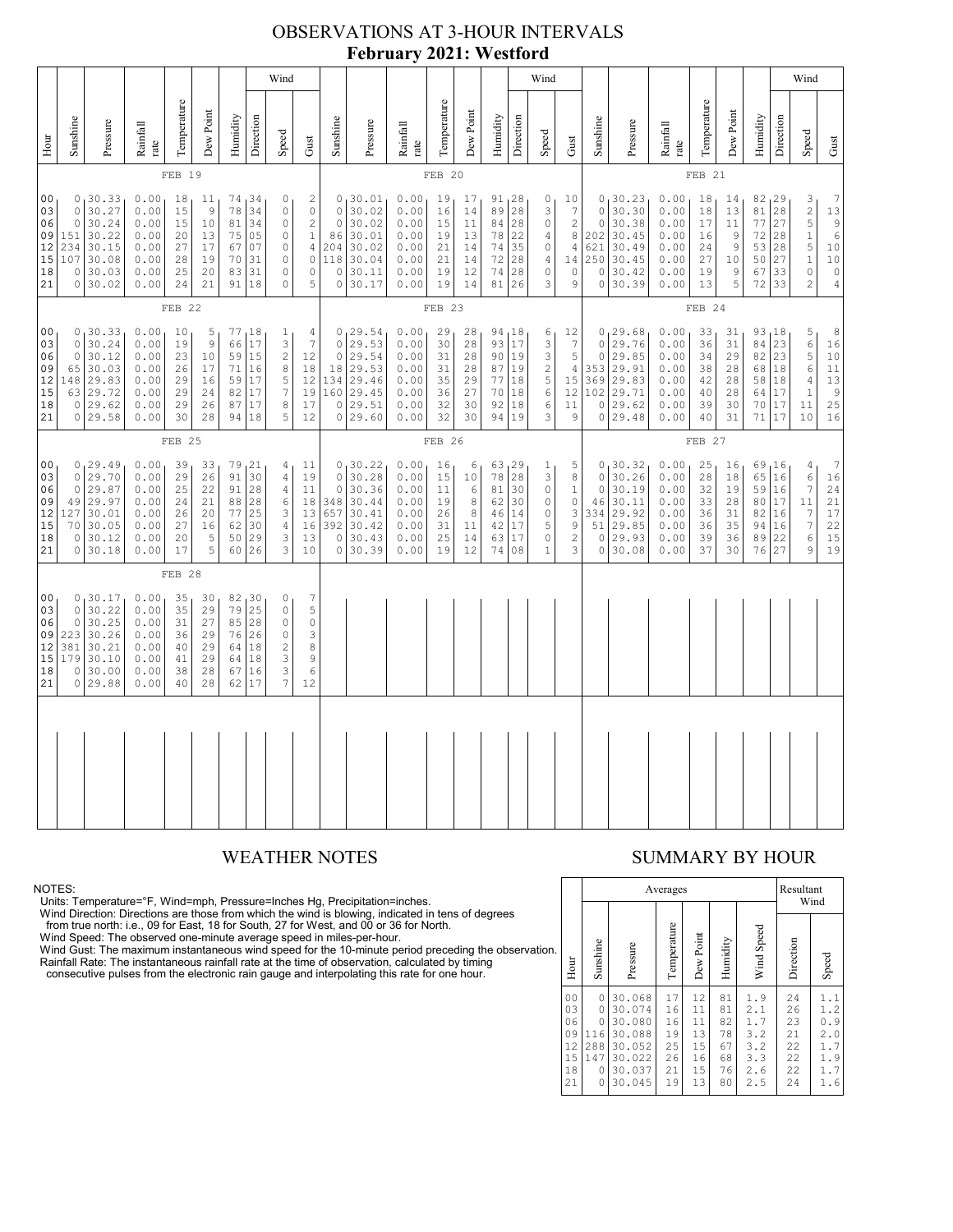# HOURLY PRECIPITATION (Water Equivalent) **February 2021: Westford**

| Date                                                               | A.M. Hour Ending at |    |    |    |    |    |    |    |                                                                                                                                                                                                                                                                                                                                                 |    |    |    |    |    |    |    |    | P.M. Hour Ending at |    |    |    |    |    |    | $_{\rm {Date}}$                                                                     |
|--------------------------------------------------------------------|---------------------|----|----|----|----|----|----|----|-------------------------------------------------------------------------------------------------------------------------------------------------------------------------------------------------------------------------------------------------------------------------------------------------------------------------------------------------|----|----|----|----|----|----|----|----|---------------------|----|----|----|----|----|----|-------------------------------------------------------------------------------------|
|                                                                    | 01                  | 02 | 03 | 04 | 05 | 06 | 07 | 08 | 09                                                                                                                                                                                                                                                                                                                                              | 10 | 11 | 12 | 01 | 02 | 03 | 04 | 05 | 06                  | 07 | 08 | 09 | 10 | 11 | 12 |                                                                                     |
| 01<br>$02\,$<br>03<br>04<br>05                                     |                     |    |    |    |    |    |    |    |                                                                                                                                                                                                                                                                                                                                                 |    |    |    |    |    |    |    |    |                     |    |    |    |    |    |    | 01<br>02<br>03<br>03<br>04<br>05                                                    |
| 06<br>07<br>$0\,8$<br>09<br>$10$                                   |                     |    |    |    |    |    |    |    |                                                                                                                                                                                                                                                                                                                                                 |    |    |    |    |    |    |    |    |                     |    |    |    |    |    |    | $0\,6$<br>$\begin{bmatrix} 0 & 7 \\ 0 & 7 \\ 0 & 8 \\ 0 & 9 \\ 1 & 0 \end{bmatrix}$ |
| $11\,$<br>$12$<br>$13\,$<br>14<br>15                               |                     |    |    |    |    |    |    |    |                                                                                                                                                                                                                                                                                                                                                 |    |    |    |    |    |    |    |    |                     |    |    |    |    |    |    | $\begin{array}{c} 11 \\ 12 \\ 13 \\ 14 \\ 15 \end{array}$                           |
| 16<br>17<br>$1\,8$<br>19<br>20                                     |                     |    |    |    |    |    |    |    |                                                                                                                                                                                                                                                                                                                                                 |    |    |    |    |    |    |    |    |                     |    |    |    |    |    |    | $\begin{array}{c} 16 \\ 17 \\ 18 \\ 19 \\ 20 \end{array}$                           |
| 21<br>$2\sqrt{2}$<br>$\begin{array}{c} 23 \\ 24 \end{array}$<br>25 |                     |    |    |    |    |    |    |    |                                                                                                                                                                                                                                                                                                                                                 |    |    |    |    |    |    |    |    |                     |    |    |    |    |    |    |                                                                                     |
| 26<br>27<br>28                                                     |                     |    |    |    |    |    |    |    |                                                                                                                                                                                                                                                                                                                                                 |    |    |    |    |    |    |    |    |                     |    |    |    |    |    |    | $\begin{array}{c} 26 \\ 27 \\ 28 \end{array}$                                       |
|                                                                    |                     |    |    |    |    |    |    |    | $\text{Sum}[\text{0.00}[\text{0.00}[\text{0.00}[\text{0.00}[\text{0.00}[\text{0.00}[\text{0.00}[\text{0.00}[\text{0.00}[\text{0.00}[\text{0.00}[\text{0.00}[\text{0.00}[\text{0.00}[\text{0.00}[\text{0.00}[\text{0.00}[\text{0.00}[\text{0.00}[\text{0.00}[\text{0.00}[\text{0.00}[\text{0.00}[\text{0.00}[\text{0.00}[\text{0.00}[\text{0.00$ |    |    |    |    |    |    |    |    |                     |    |    |    |    |    |    |                                                                                     |

During a frozen precipitation event, hourly precipitation totals may not be recorded. In this case, daily amounts are typically entered in the last column (hour ending at 12 A.M.)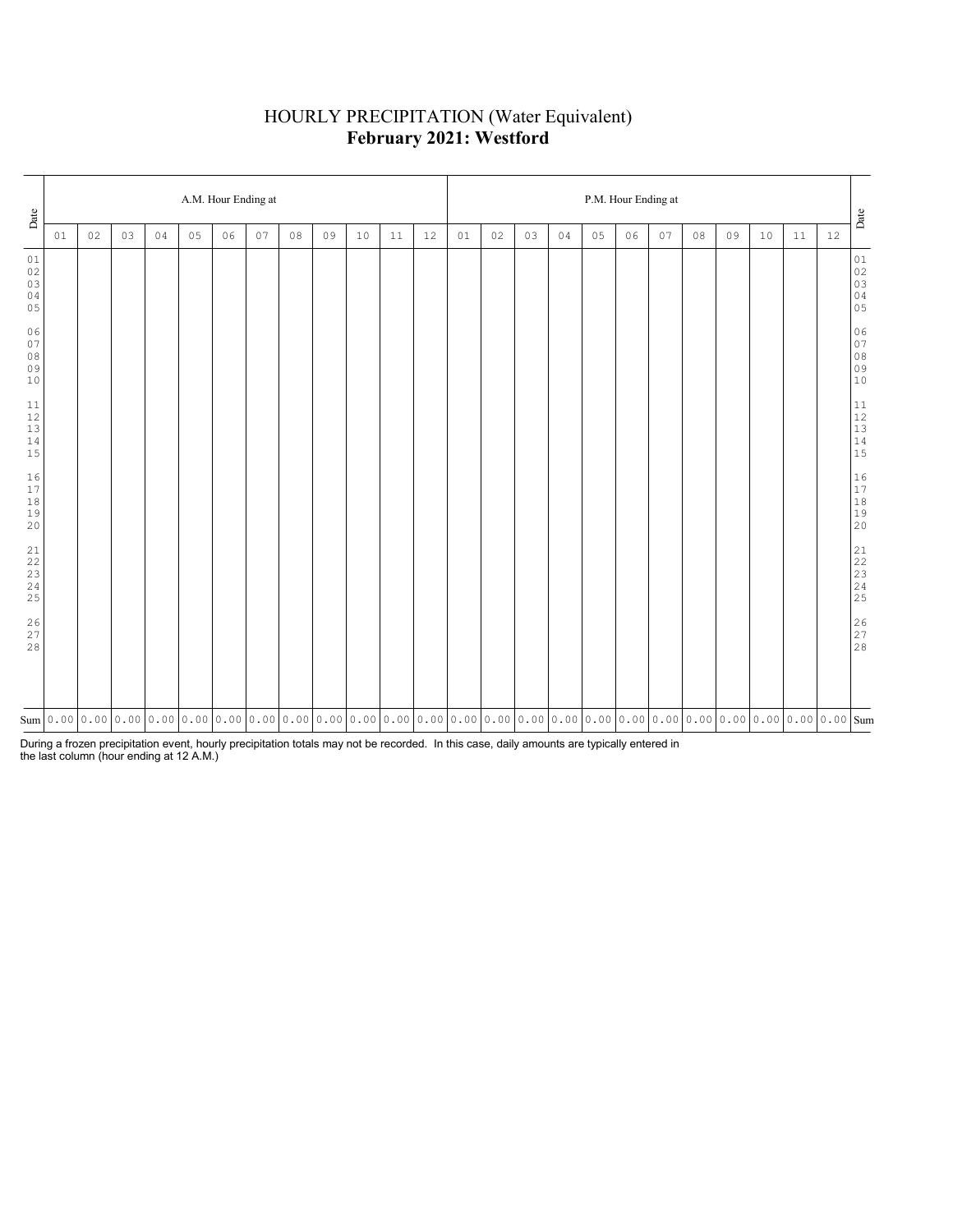### HOUR-BY-HOUR DATA **February 2021: Westford**